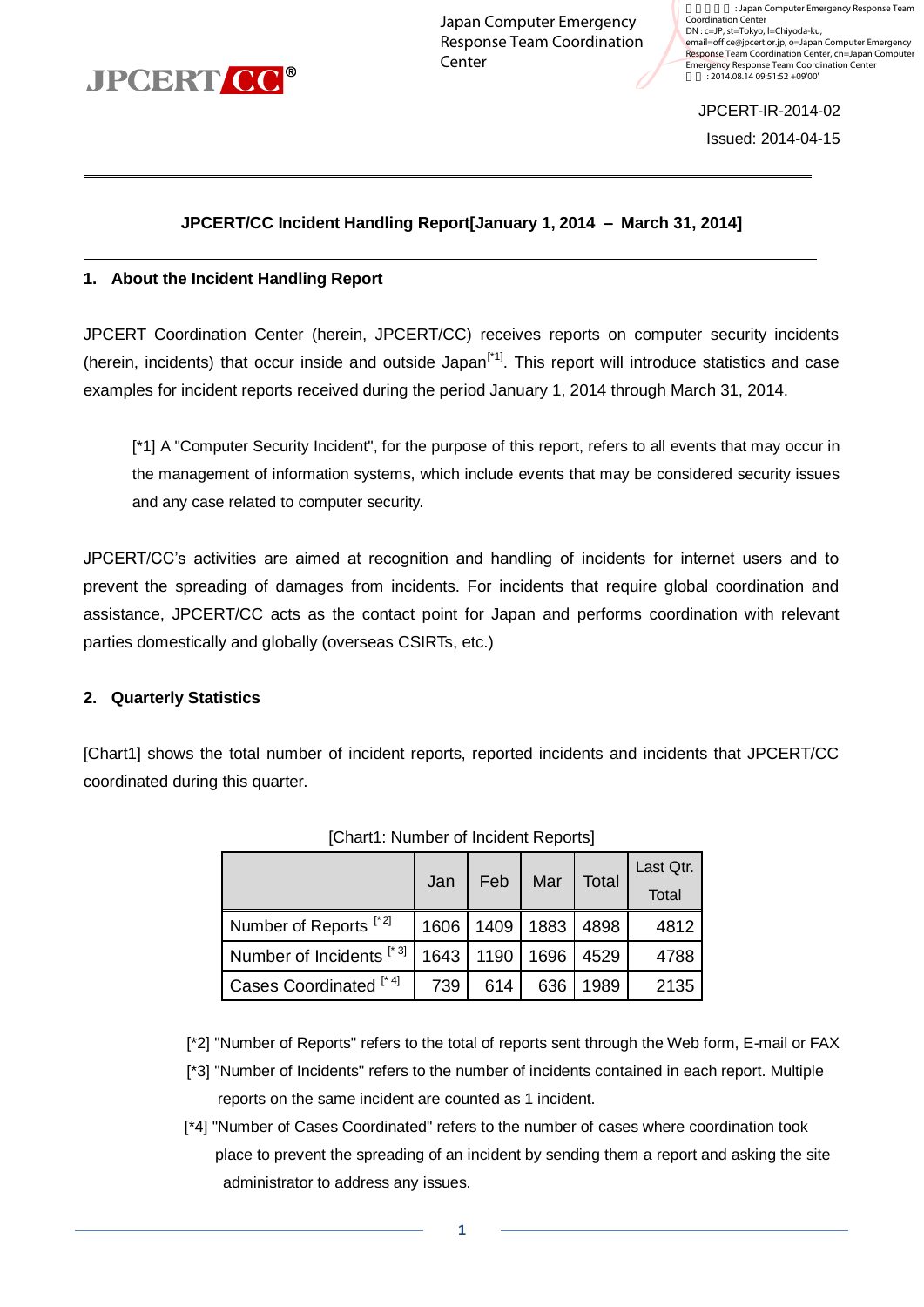The total number of reports received in this quarter was 4,898. Out of them, the number of domestic and overseas sites that JPCERT/CC coordinated with was 1,989. When comparing this with the previous quarter, the total number of reports increased by 2%, and the number of cases coordinated decreased by 7%. When comparing with the same quarter of the previous year, the total number of reports decreased by 10%, and the number of cases coordinated decreased by 11%.

[Figure1] and [Figure2] show the monthly changes in the total number of reports and incident cases coordinated by JPCERT/CC over the past fiscal year.



[Figure1: Change in the Number of Reports]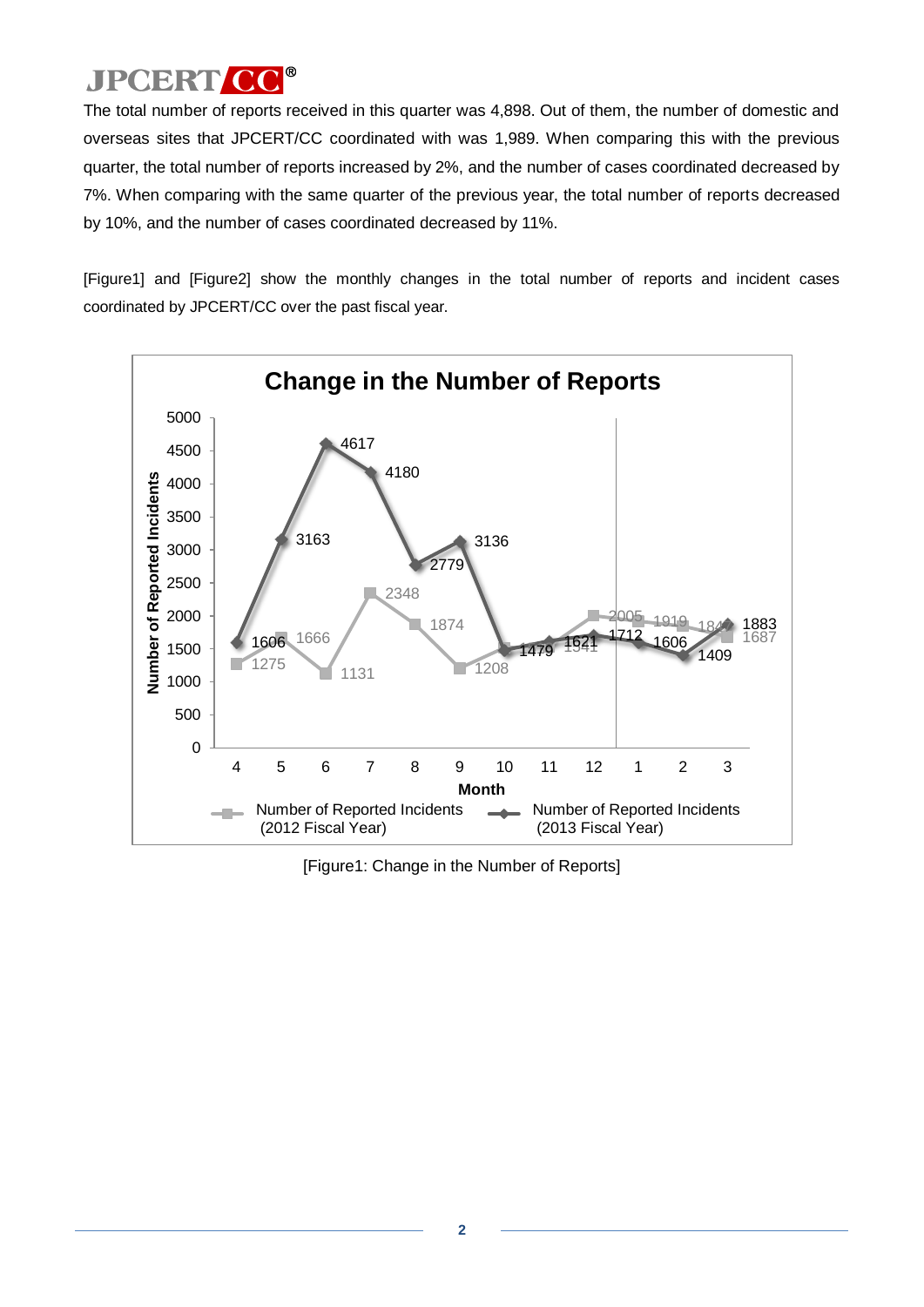



[Figure2: Change in the Number of Incident Cases Coordinated]

n na matanan na matanan na matanan na matanan na matanan na matanan na matanan na matanan na matanan na matana

### **[Reference] Comparing Statistic Information by Fiscal Year**

[Chart2] shows the total number of reports received during the past 5 fiscal years including the 2013 fiscal year. Each fiscal year starts on April 1st and ends the following March 31st.

| $\sim$ . The strategie in the total hannour or reporter<br> 2010<br>2009<br>2011<br>2013<br>2012<br>EY |  |                    |  |       |       |  |
|--------------------------------------------------------------------------------------------------------|--|--------------------|--|-------|-------|--|
| No. Reports                                                                                            |  | 8716   9865   8485 |  | 20019 | 29191 |  |

| [Chart2: Change in the total number of reports] |  |  |
|-------------------------------------------------|--|--|
|-------------------------------------------------|--|--|

The total number of reports received during the 2013 fiscal year was 29,191. This was a 46% increase from 20,019 of the previous fiscal year. [Figure3] shows the change in the total number of reports received over the past 5 years.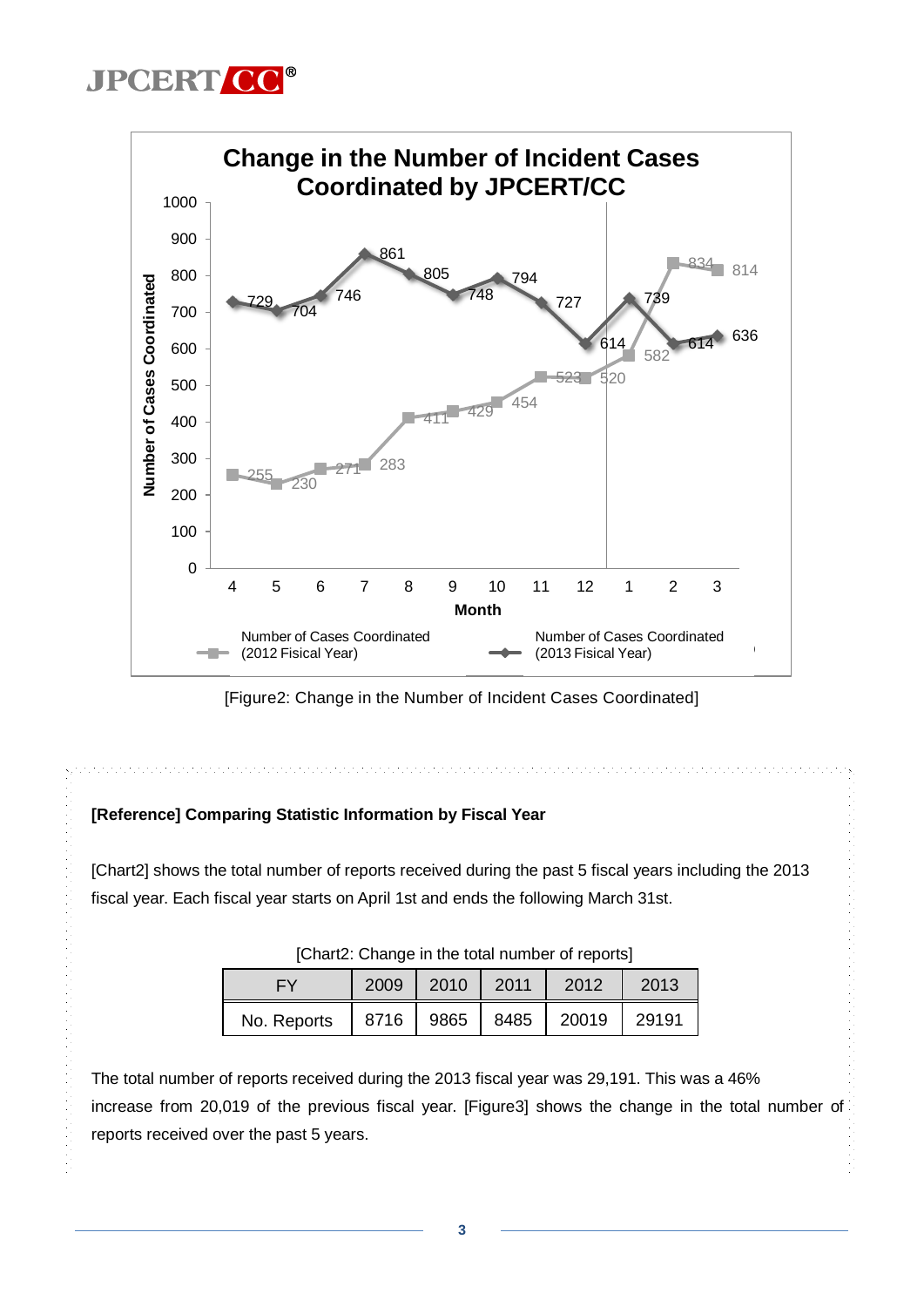

At JPCERT/CC, incident reports that were received are categorized, coordinated and handled according to the incident category that they fall into. For definitions on each incident category, please see "Appendix 1 - Incident Categories". [Chart3] shows the number of incidents received per category in this quarter.

| <b>Incident Category</b>  | Jan | Feb | Mar | <b>Total</b> | Last Qtr.<br>Total |
|---------------------------|-----|-----|-----|--------------|--------------------|
| <b>Phishing Site</b>      | 196 | 171 | 190 | 557          | 601                |
| <b>Website Defacement</b> | 663 | 258 | 580 | 1501         | 1604               |
| <b>Malware Site</b>       | 110 | 46  | 55  | 211          | 229                |
| Scan                      | 417 | 567 | 735 | 1719         | 1560               |
| DoS/DDoS                  | 3   | 0   | 20  | 23           | 8                  |
| <b>ICS Related</b>        | 0   | 0   | 0   | 0            |                    |
| Other                     | 254 | 148 | 116 | 518          | 785                |

| [Chart3: Number of Incidents per Category] |  |
|--------------------------------------------|--|
|--------------------------------------------|--|

The percentage that each category represents from the total number of incidents in this quarter is shown in [Figure4]. Incidents categorized as scans, which search for vulnerabilities in systems, was 38.0% and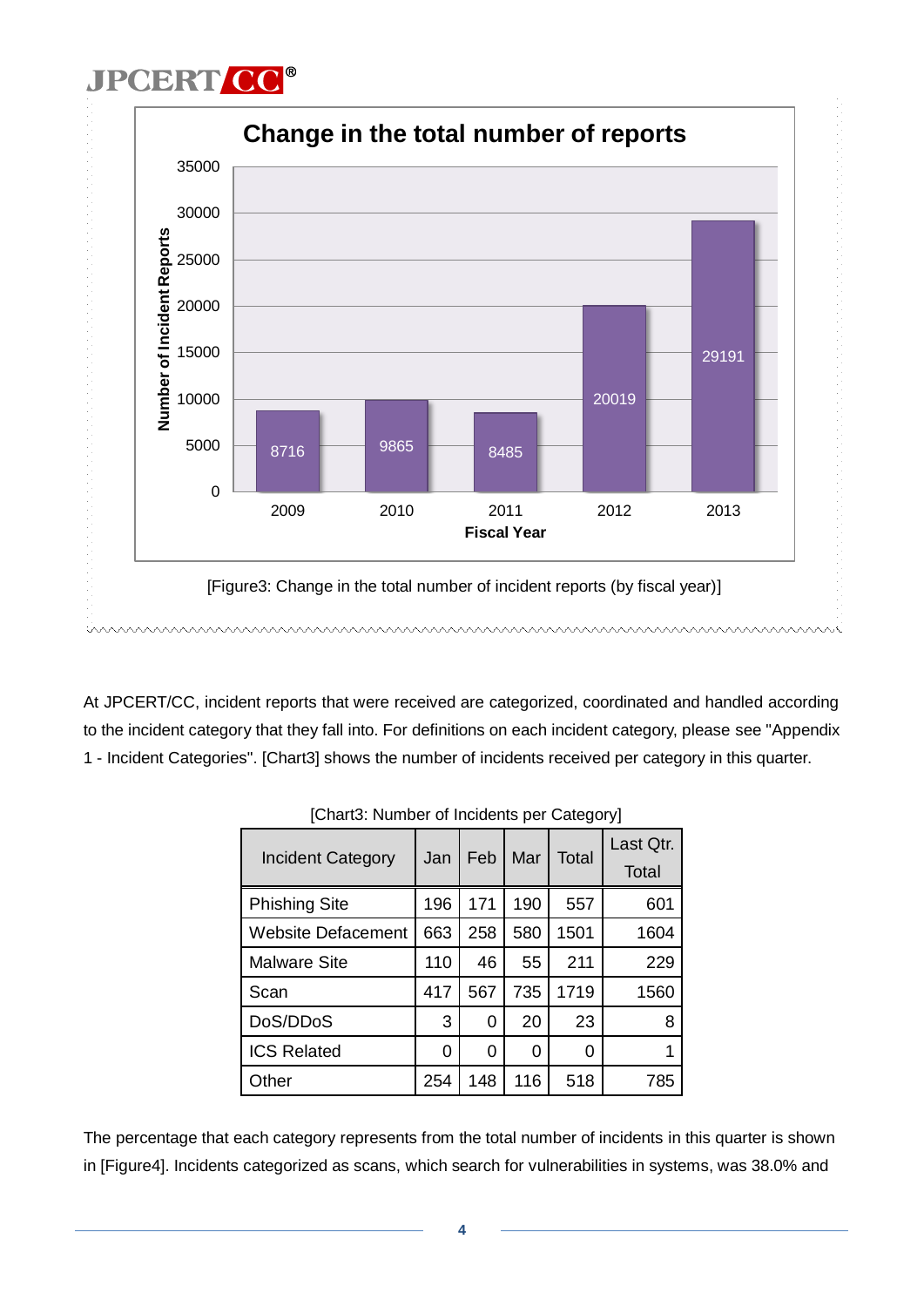

incidents categorized as website defacement was 33.1%. Also, incidents categorized as phishing sites represented 12.3% of the total.



[Figure4: Percentage of Incidents by Category]

[Figure5] through [Figure8] show the monthly changes in the number of incidents categorized as phishing sites, website defacement , malware sites and scans over the past year.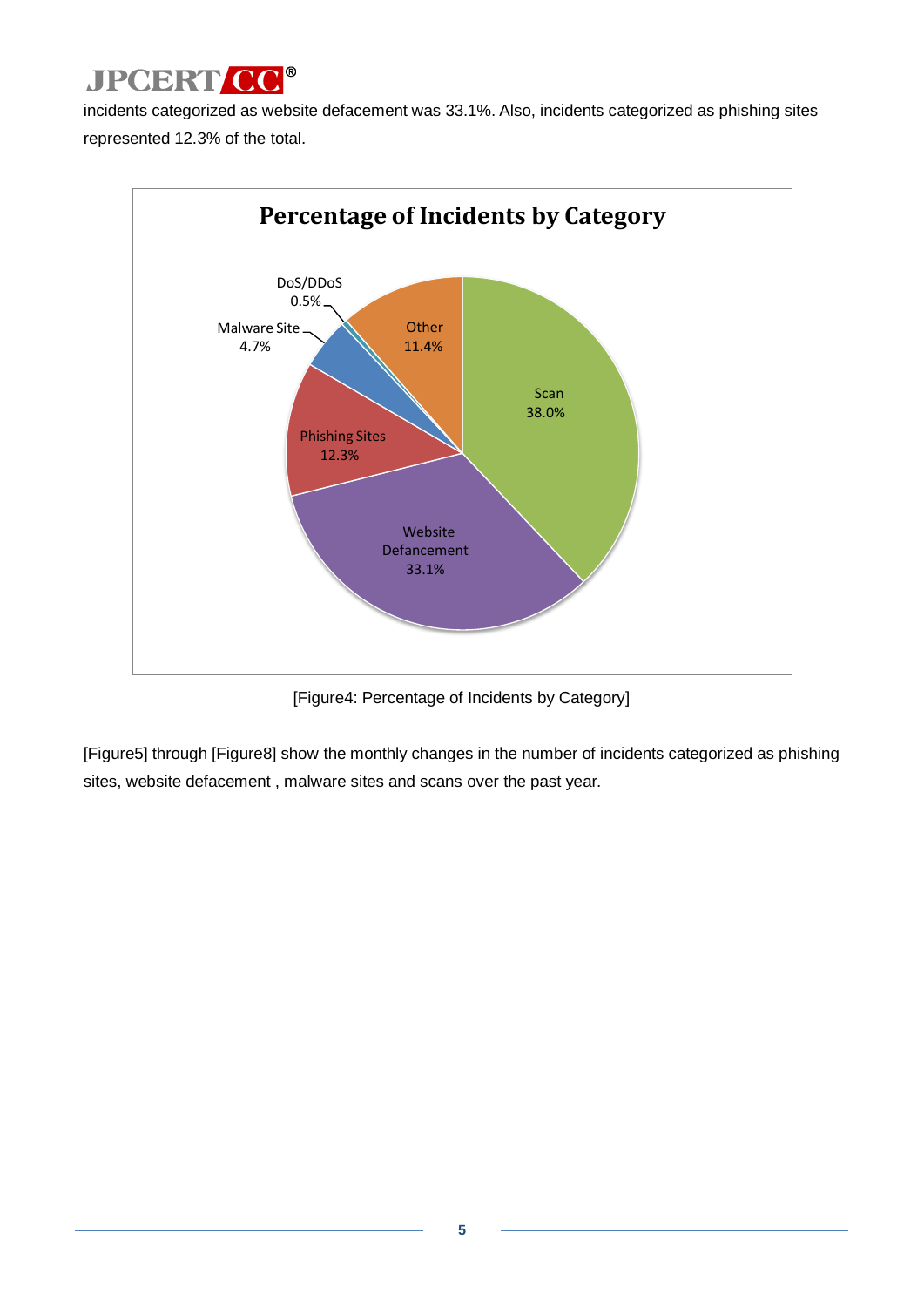



[Figure5: Change in the number of phishing sites]



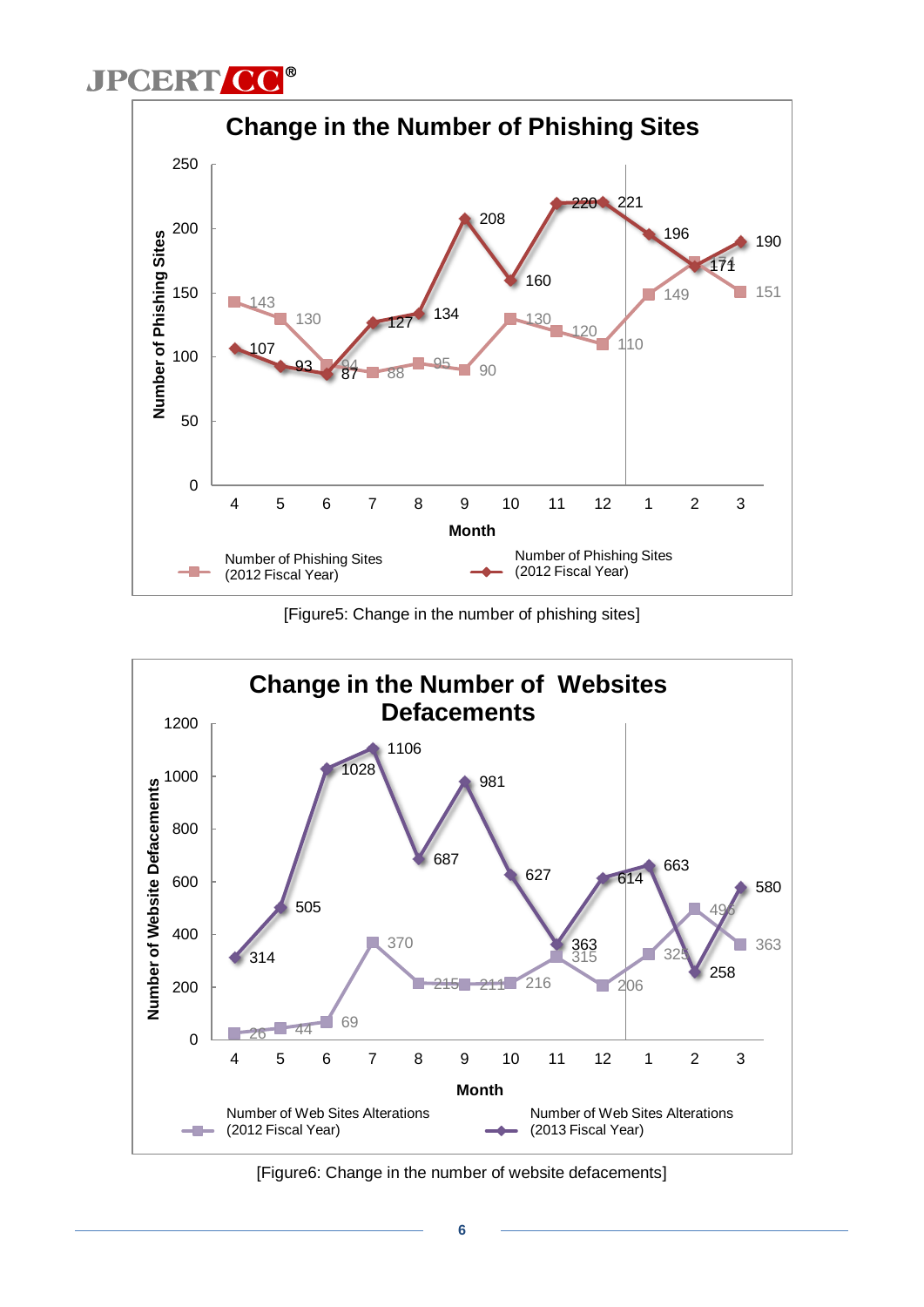



[Figure7: Change in the number of malware sites]



[Figure8: Change in the number of scans]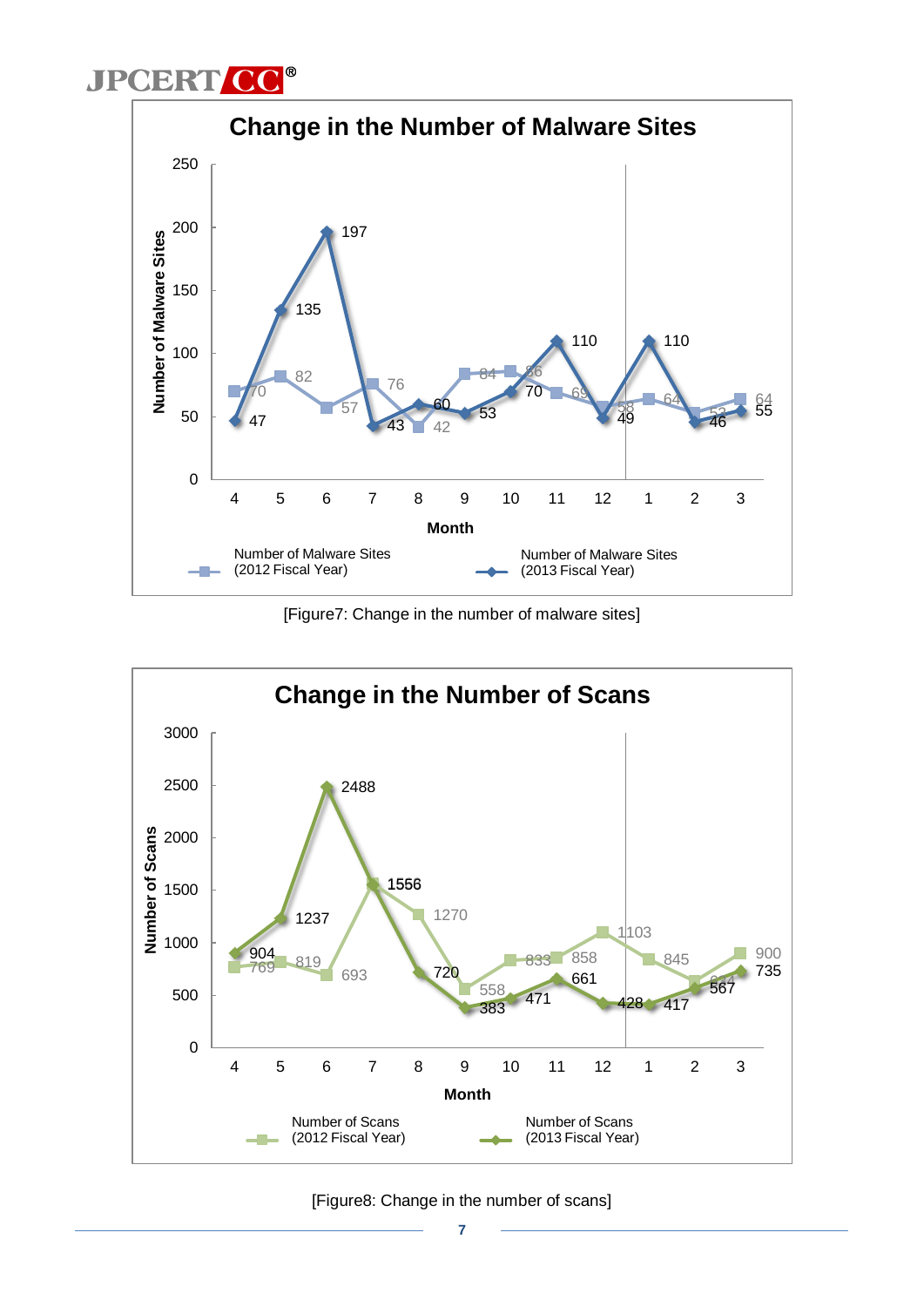

[Figure9] is a breakdown of the incidents that were coordinated / handled.



[**Figure9: Breakdown of Incidents Coordinated / Handled**]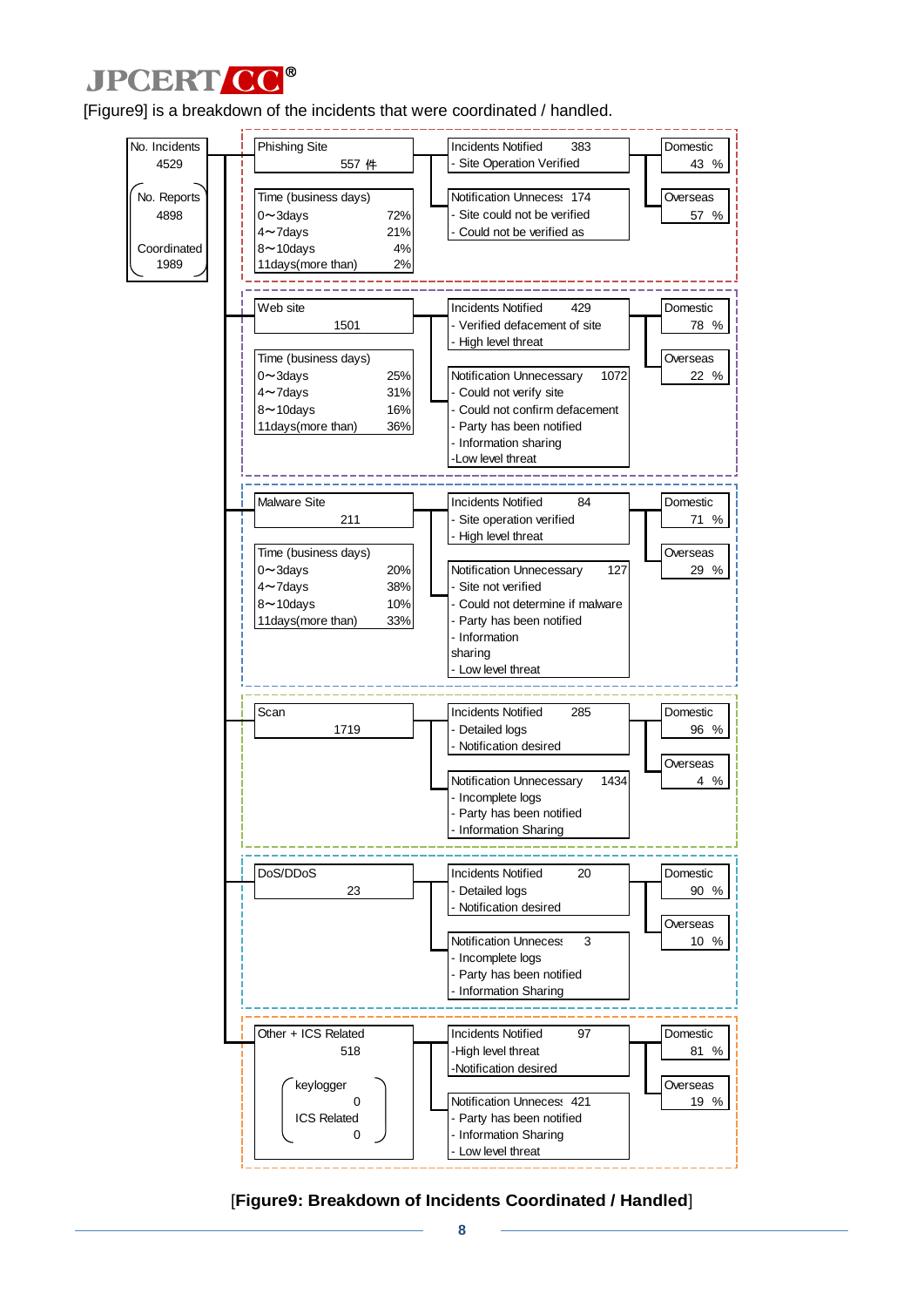

**3.Incident Trends**

### **2.1. Phishing Site Trends**

557 reports on phishing sites were received in this quarter, and this was a 7% decrease from 601 of the previous quarter. This number was an 18% increase from the same quarter last year (474). The breakdown of the brand type (domestic, overseas) that the phishing sites spoofed in this quarter is shown in [Chart 4], and a breakdown by industry is shown in [Figure 10].

| <b>Phishing Site</b>          | Jan | Feb | Mar | Domestic /<br>Overseas Total (%) |  |  |  |
|-------------------------------|-----|-----|-----|----------------------------------|--|--|--|
| <b>Domestic Brand</b>         | 75  | 70  | 84  | 229(41%)                         |  |  |  |
| <b>Overseas Brand</b>         | 64  | 70  | 53  | 187(25%)                         |  |  |  |
| Unknown Brand <sup>[*5]</sup> | 57  | 31  | 53  | 141(32%)                         |  |  |  |
| <b>Monthly Total</b>          | 196 | 171 | 190 | 557(100%)                        |  |  |  |

[Chart4: Number of Phishing Sites by Domestic / Overseas Brands]

[\*5] "Unknown Brand" refers to sites which could not be verified since the reported site had been already suspended when we tried to check.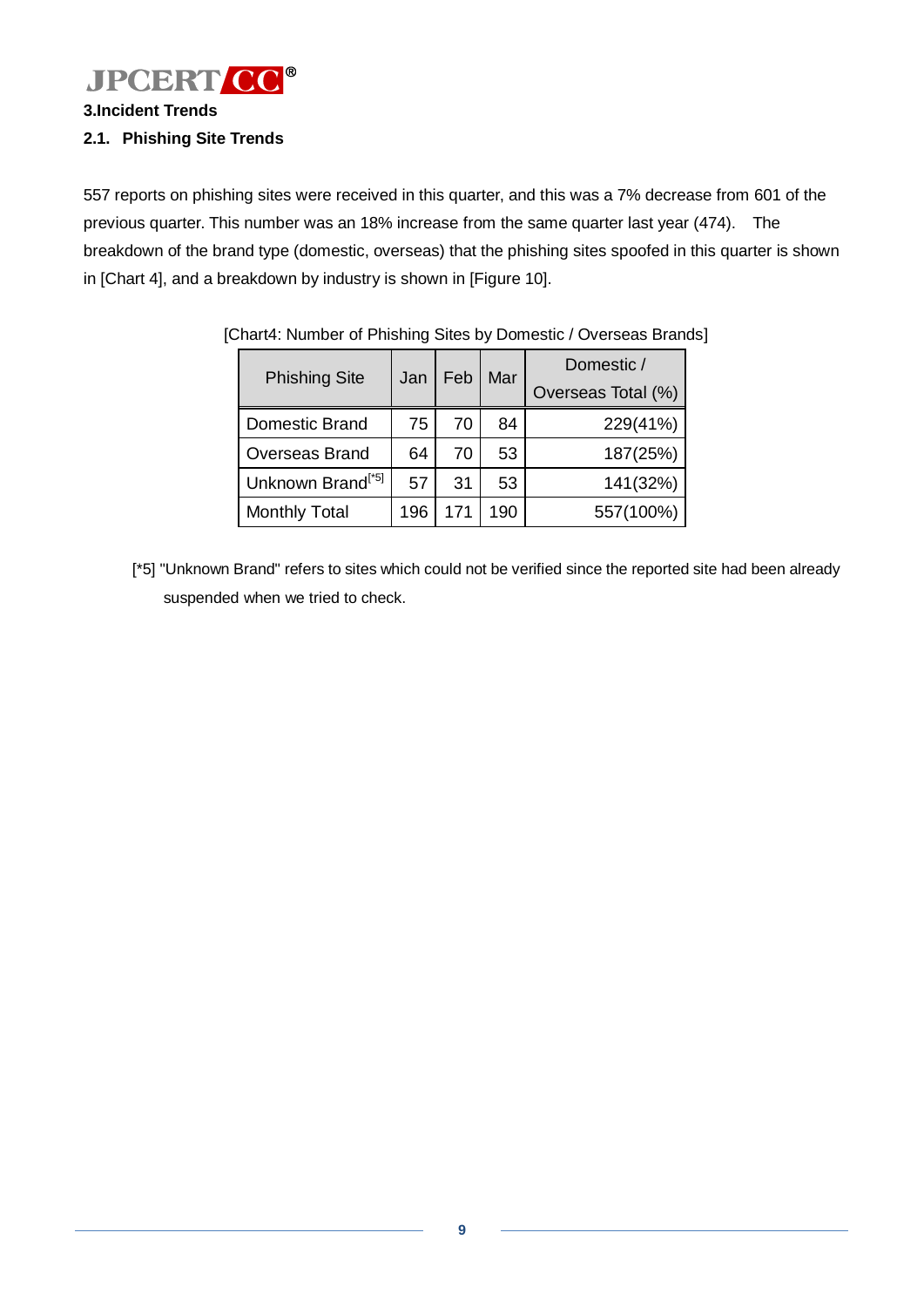



[Figure10: Percentage of phishing sites by industry]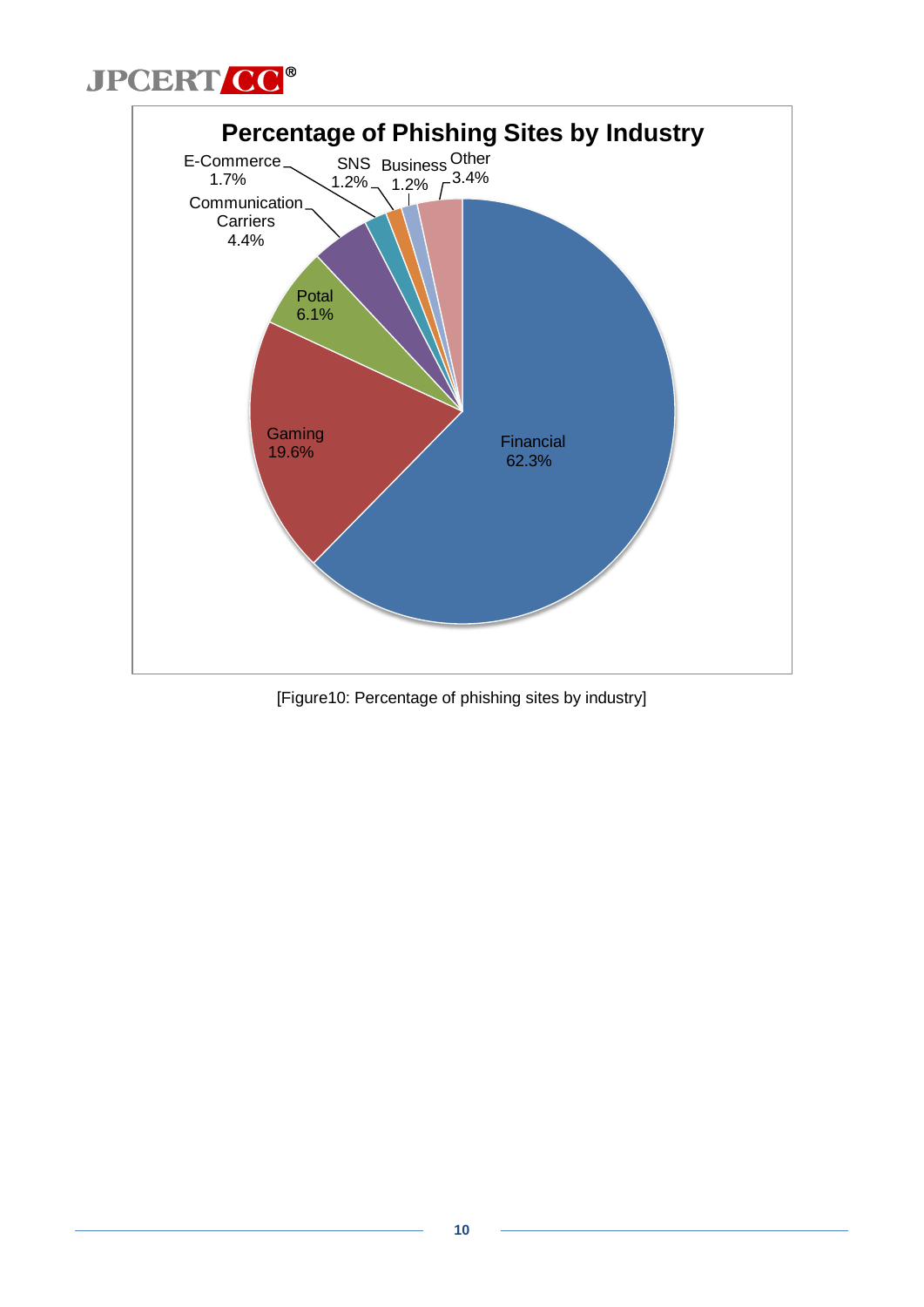During this quarter, there were 229 phishing sites that spoofed domestic brands, which was a 9% decrease from 253 of the previous quarter. And there were 187 phishing sites that spoofed overseas brands, which was an 8% decrease from 204 of the previous quarter.

Out of the total number of phishing site reports that JPCERT/CC received, 62.3% of them spoofed sites of financial institutions, and 19.6% spoofed online gaming services. Domestically and overseas, the industry that had the most phishing sites was the financial sector.

Around mid-February, a new method was verified, where ads on search engines were leveraged to lead users to phishing sites spoofing domestic and overseas financial institutions. Since these fraudulent ads are placed at the top of the ads listings and show the legitimate URL of the financial institution, it seemed difficult for users to realize that this would lead to a phishing site just by looking at it. In order to prevent any damages that phishing sites may cause, using one-time passwords (if the financial institution provides one) or anti-phishing software is important as well as basic countermeasures such as checking if the URL is legitimate before inputting passwords or other sensitive information.

Continuing from the previous quarter, JPCERT/CC received many reports about phishing sites spoofing domestic and overseas online gaming services and domestic financial institutions, which have IP addresses dynamically assigned by domestic communications carriers. There was a period between the end of January and the second half of February where phishing sites spoofing domestic financial institutions could not be found, but after the second half of February, phishing sites being led from sites overseas were verified just like the previous quarter.

The parties that JPCERT/CC contacted for coordination of phishing sites was 43% domestic and 57% overseas for this quarter, which was the same as the previous quarter (domestic: 43%, overseas: 57%).

#### **2.2. Website Defacement Trends**

The number of website defacements reported in this quarter was 1,501. This was a 6% decrease from 1,604 of the previous quarter.

Multiple domestic websites were defaced in February 2014, and a malicious file was injected targeting at vulnerability in Internet Explorer (CVE-2014-0322) which had not been fixed at the time. The defaced website would lead users to a swf file or a jar file that attacks the vulnerability via an embedded iframe or JavaScript to infect the user PC with malware. After analyzing the malware that the attacks used, its malicious behavior was revealed including sending device information to overseas servers and retrieving data by accessing a specific page provided by a domestic blog service which the attackers supposedly had been sending commands to the malware from.

In addition, a large number of reports about websites that have malicious iframe or JavaScript embedded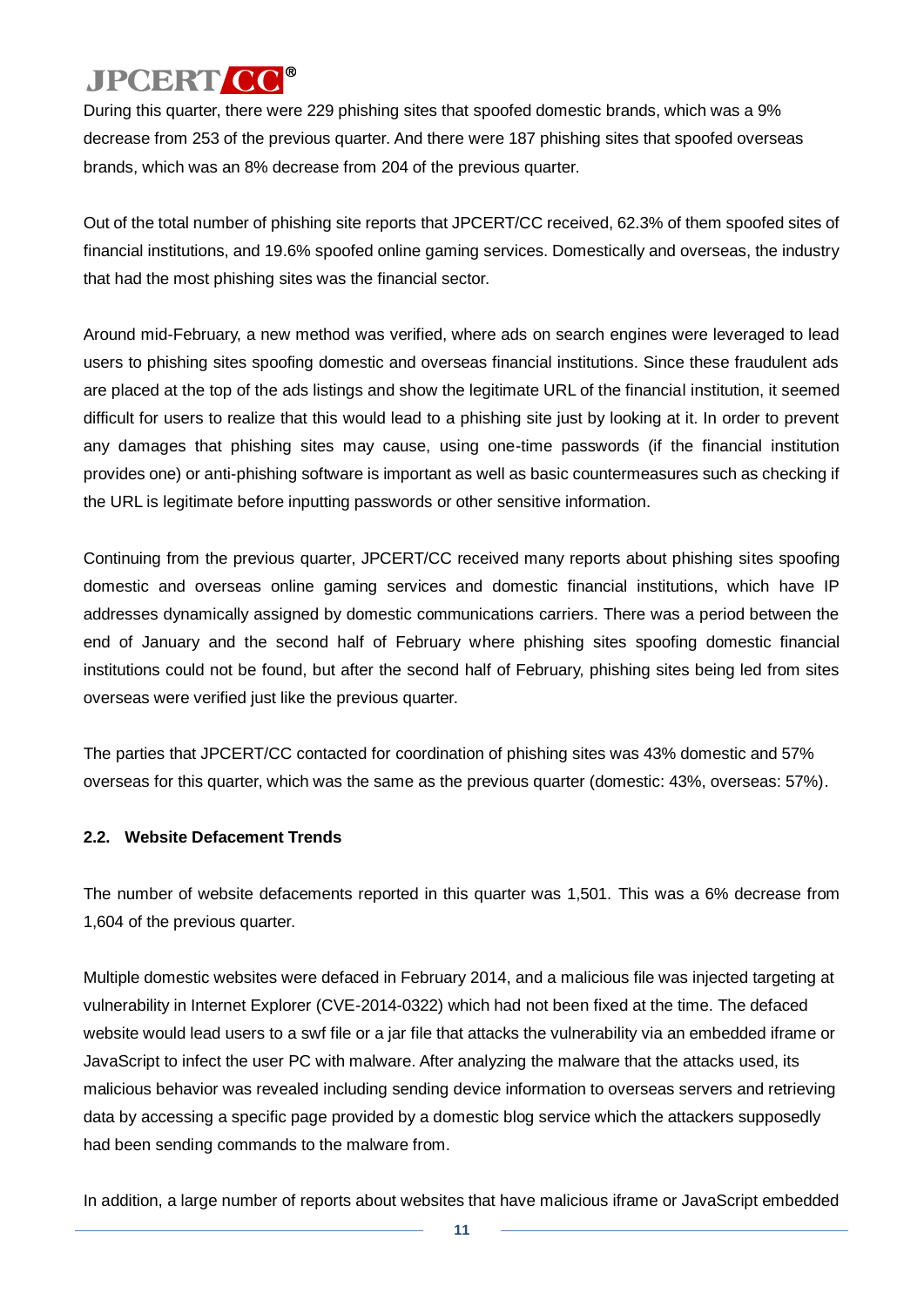

#### **2.3. Other Incident Trends**

The number of malware sites reported in this quarter was 211. This was an 8% decrease from 229 of the previous quarter.

The number of scans reported in this quarter was 1,719. This was a 10% increase from 1,560 of the previous quarter. The ports that the scans targeted are listed in [Chart 5]. Ports targeted frequently were smtp(25/tcp), http(80/tcp) and ssh(22/tcp).

| ן טווטווט. וי | יטוווט         | <b>UI UUCHIO DY I</b> |                | ני יש          |
|---------------|----------------|-----------------------|----------------|----------------|
| Port          | Jan            | Feb                   | Mar            | Total          |
| $25$ /tcp     | 193            | 318                   | 342            | 853            |
| 80/tcp        | 156            | 180                   | 300            | 636            |
| $22$ /tcp     | 79             | 54                    | 50             | 183            |
| udp           | 4              | 40                    | 29             | 73             |
| $21/$ tcp     | 3              | $\overline{2}$        | 16             | 21             |
| $23$ /tcp     | 0              | $\overline{2}$        | 10             | 12             |
| 3389/tcp      | 1              | 5                     | 5              | 11             |
| 143/tcp       | 1              | 5                     | $\overline{2}$ | 8              |
| 5900/tcp      | 3              | $\overline{c}$        | $\overline{1}$ | 6              |
| 5000/tcp      | 0              | 0                     | 5              | 5              |
| 1433/tcp      | 4              | 1                     | $\overline{0}$ | 5              |
| 8080/tcp      | 1              | 0                     | 1              | $\overline{2}$ |
| 443/tcp       | $\overline{2}$ | 0                     | 0              | $\overline{c}$ |
| 3306/tcp      | 0              | 0                     | $\overline{2}$ | $\overline{2}$ |
| 135/tcp       | 0              | 2                     | 0              | 2              |
| 9090/tcp      | 0              | 0                     | 1              | 1              |
| 7822/tcp      | 1              | 0                     | 0              | 1              |
| 6000/tcp      | 0              | 0                     | 1              | 1              |
| 5631/tcp      | 1              | 0                     | 0              | 1              |
| 50000/tcp     | 0              | 0                     | 1              | 1              |
| 500/tcp       | 1              | 0                     | 0              | 1              |
| 25724/tcp     | 0              | 1                     | 0              | 1              |
| Unknown       | 13             | 12                    | 8              | 33             |
| Month Total   | 463            | 624                   | 774            | 1861           |

[Chart5: Number of Scans by Port]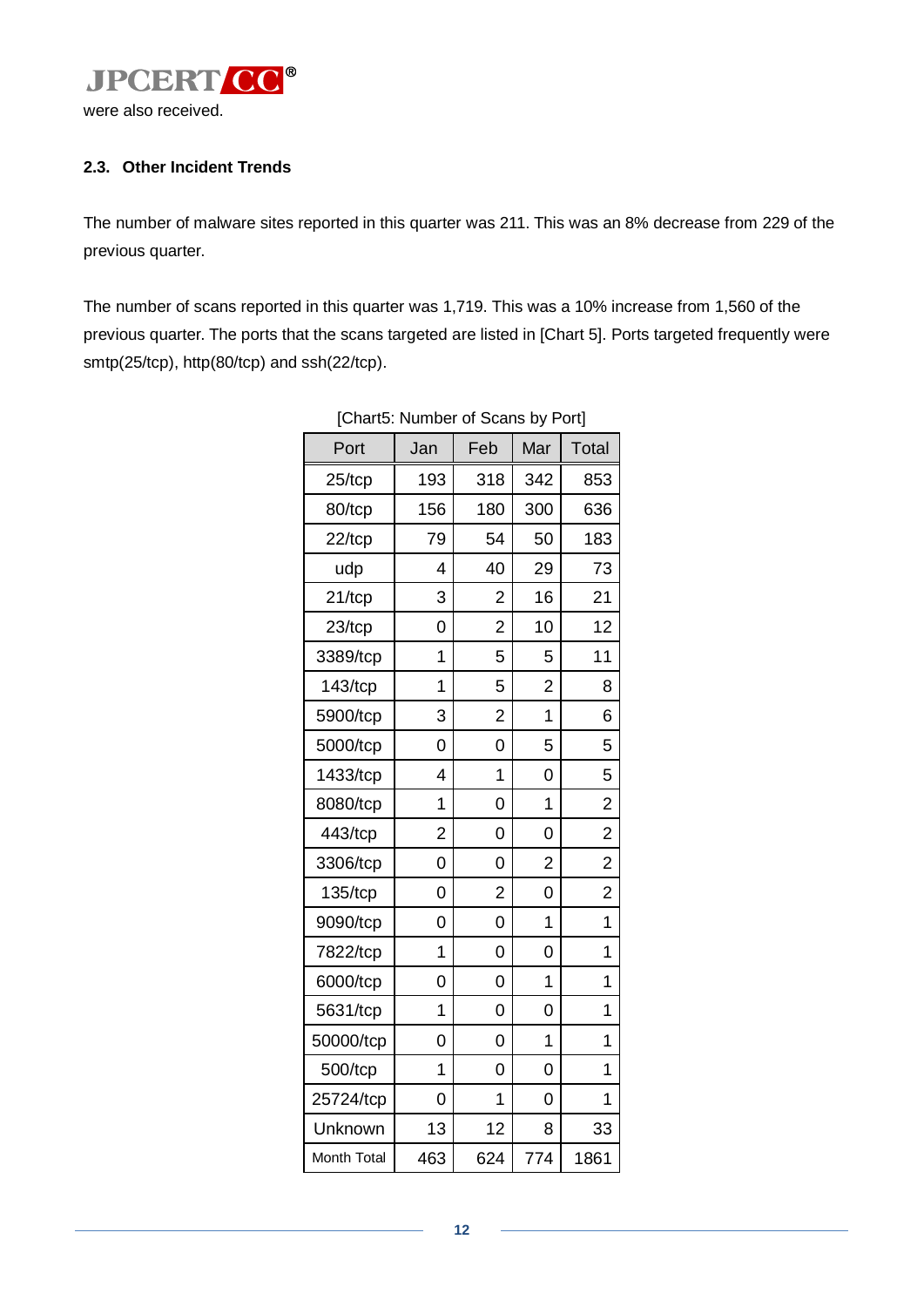#### **3. Incident Handling Case Examples**

This section will describe some actual cases that JPCERT/CC handled in this quarter.

#### [Coordination for domestic NTP servers abused in DDoS attacks overseas]

JPCERT/CC issued an alert regarding DDoS attacks leveraging the monlist function of ntpd in the middle of January. Since NTP uses UDP for communications, the source IP can be spoofed for requests. Also, the monlist function in ntpd responds with a packet larger in size than the request packet. Thus, an attacker can set the victim IP address as the source address and send a monlist request to the NTP server to send the victim data that is large in size.

From January 2014 to February 2014, multiple overseas organizations reported that they had observed DDoS attacks from NTP servers located in some Japanese domestic network. JPCERT/CC checked whether the monlist function in ntpd was enabled for the reported IP address, and for the ones that were enabled, we asked the host's network administrator to change the settings.

#### [Coordination involving domestic hosts infected by SSH rootkits]

At the beginning of January 2014, an overseas National CSIRT reported about domestic hosts that was infected by a SSH rootkit. This is malware that steals and sends SSH account information and private keys to an external server. The reporting organization sent communication records between the server where the stolen information was being sent to and the domestic host. This SSH rootkit had a characteristic that uses a large area of internal memory space where all users could read and write to, and this needs to be checked for confirming the infection.

Based on the reported information, JPCERT/CC contacted the network administrator of the server in question to notify the possibility of SSH root infection and how to check for the infection.

[Assistance in anti-botnet project conducted by Microsoft and an overseas CSIRT] JPCERT/CC received C&C (Command and Control Server) logs from CNCERT/CC, (the national CSIRT of China), which they obtained through a project against a botnet "Nitol" in cooperation with Microsoft. Computers infected by Nitol are remotely controlled by a malicious third party, and stored information is stolen.

Based on the logs provided, we asked the network administrator of the server to investigate whether there were access attempts to the C&C at the time shown in the logs and if the host in question was infected by malware. Some organizations responded about their infection by Nitol and other malware. JPCERT/CC cooperated in CNCERT/CC's anti-botnet project by sharing the infection report with them (with approval from the reporters).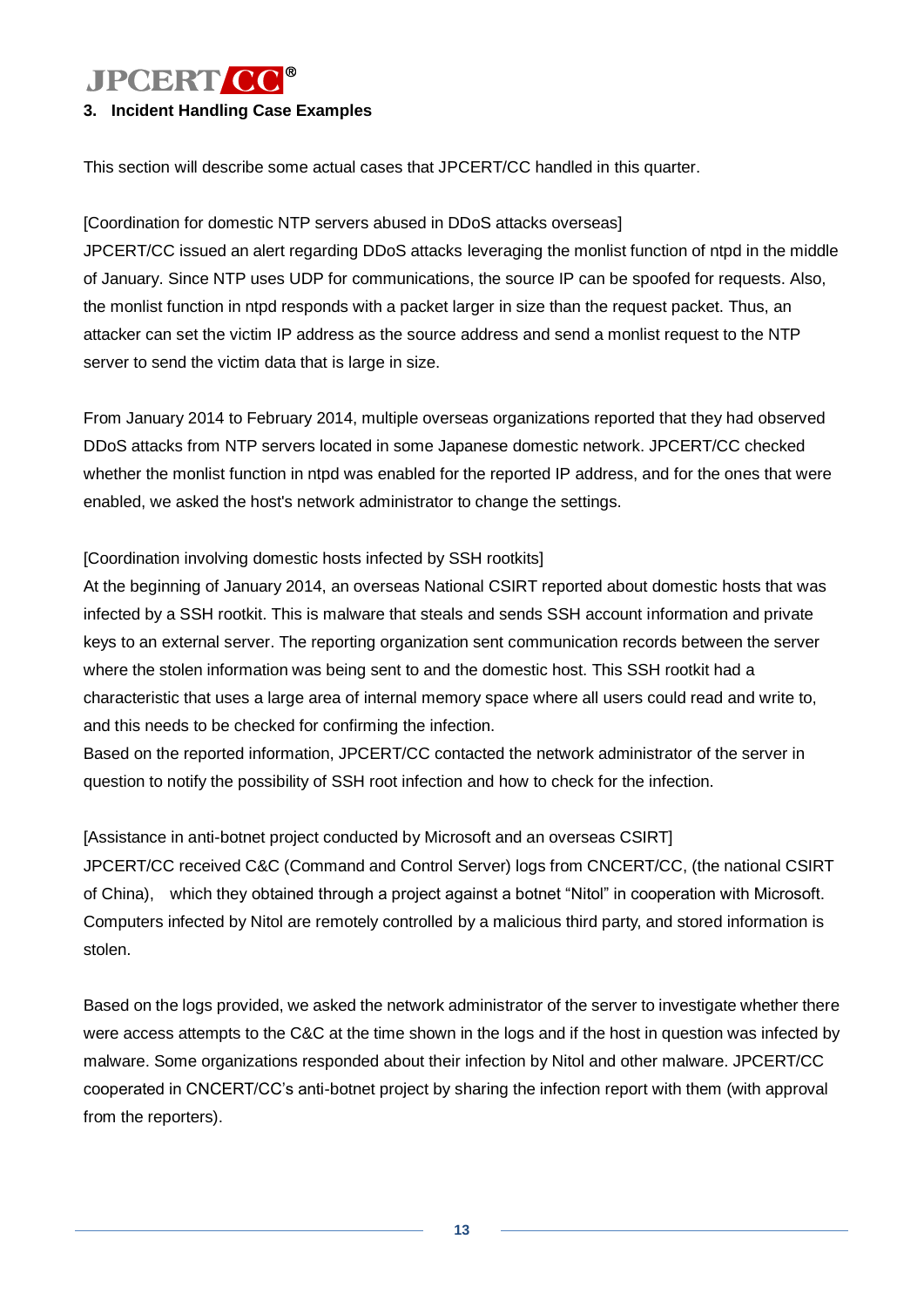

JPCERT/CC attempts to prevent the spread of damages caused by incidents and the recurrence of incidents by understanding the occurrence and trends and also contacting the source of the attack to coordinate in suspending the websites depending on the circumstances. Issuing alerts to notify users to apply countermeasures is also a part of our activities.

JPCERT/CC highly appreciate your cooperation in reporting any information; please refer to the following URLs on how report incidents.

Reporting an Incident https://www.jpcert.or.jp/english/ir/form.html

If you would like to encrypt your report, please use JPCERT/CC's PGP public key from the following URL.

Public Key <https://www.jpcert.or.jp/keys/info-0x69ECE048.asc>

PGP Fingerprint: FC89 53BB DC65 BD97 4BDA D1BD 317D 97A4 69EC E048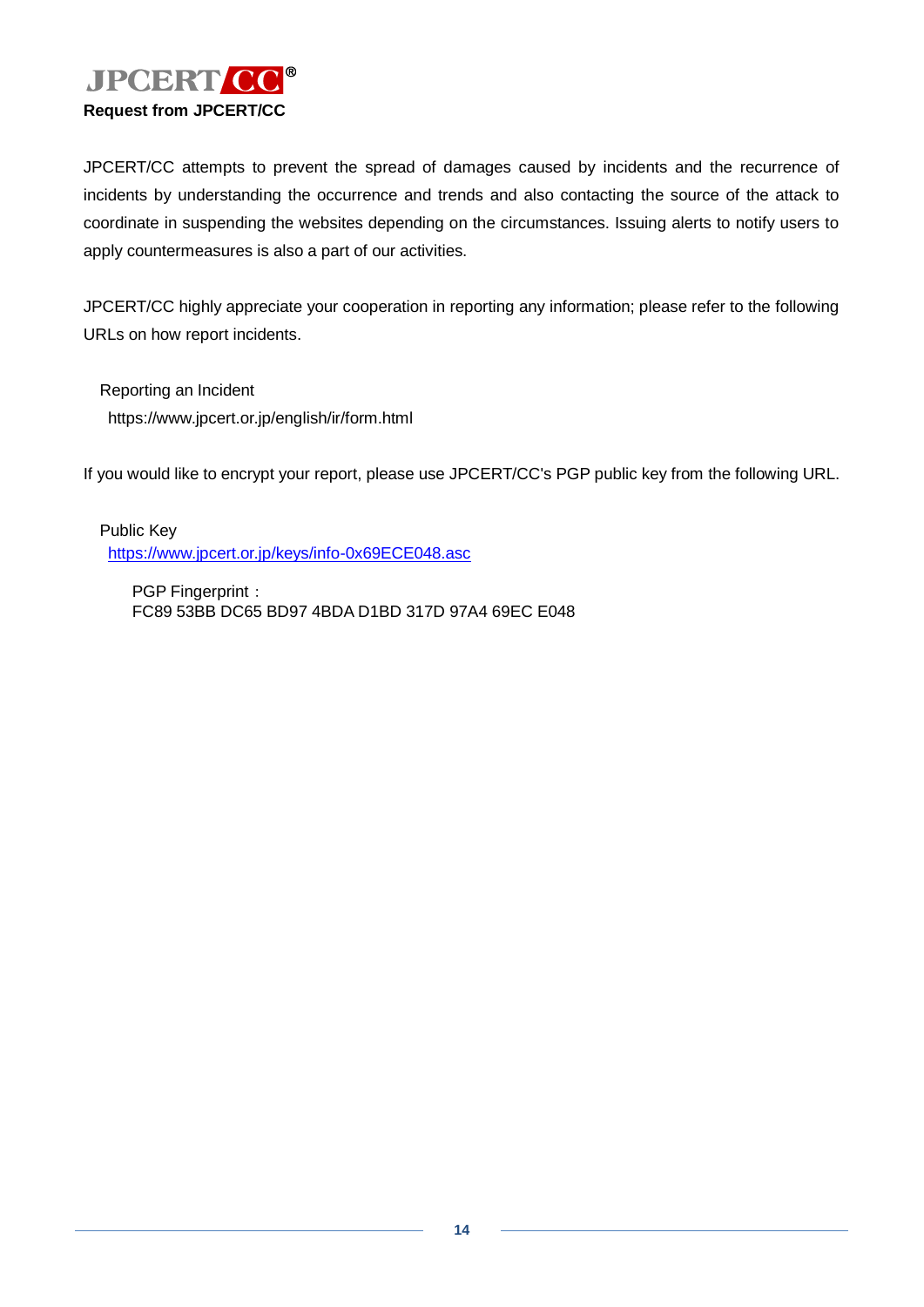

JPCERT/CC defines each incident included in the reports as follows:

#### ○ **Phishing Site**

A "Phishing Site" refers to a site that spoofs a legitimate site provided by a service provider (of banks, auction websites etc.), which intends to obtain user ID's, passwords, credit card numbers, etc. for "phishing fraud" purposes.

JPCERT/CC categorizes the following as "phishing sites"

- Websites that imitate websites of financial institutions, credit card companies etc.
- Websites aimed at leading users to phishing sites

○ **Website Defacement**

"Website Defacement" refers to a website where the contents have been re-written (including embedding of scripts not intended by the administrator) by an attacker or malware.

JPCERT/CC categorizes the following as "website defacement"

- Websites where malicious scripts or iframes are embedded by an attacker or malware
- Websites where information has been altered as a result of an SQL injection attack

#### ○ **Malware Site**

"A Malware Site" refers to a website where a PC may be infected by malware when viewing the site or a website that hosts malware for an attack.

JPCERT/CC categorizes the following as "malware site"

- Websites that attempt to infect its visitors' PC with malware
- Websites where malware is hosted by an attacker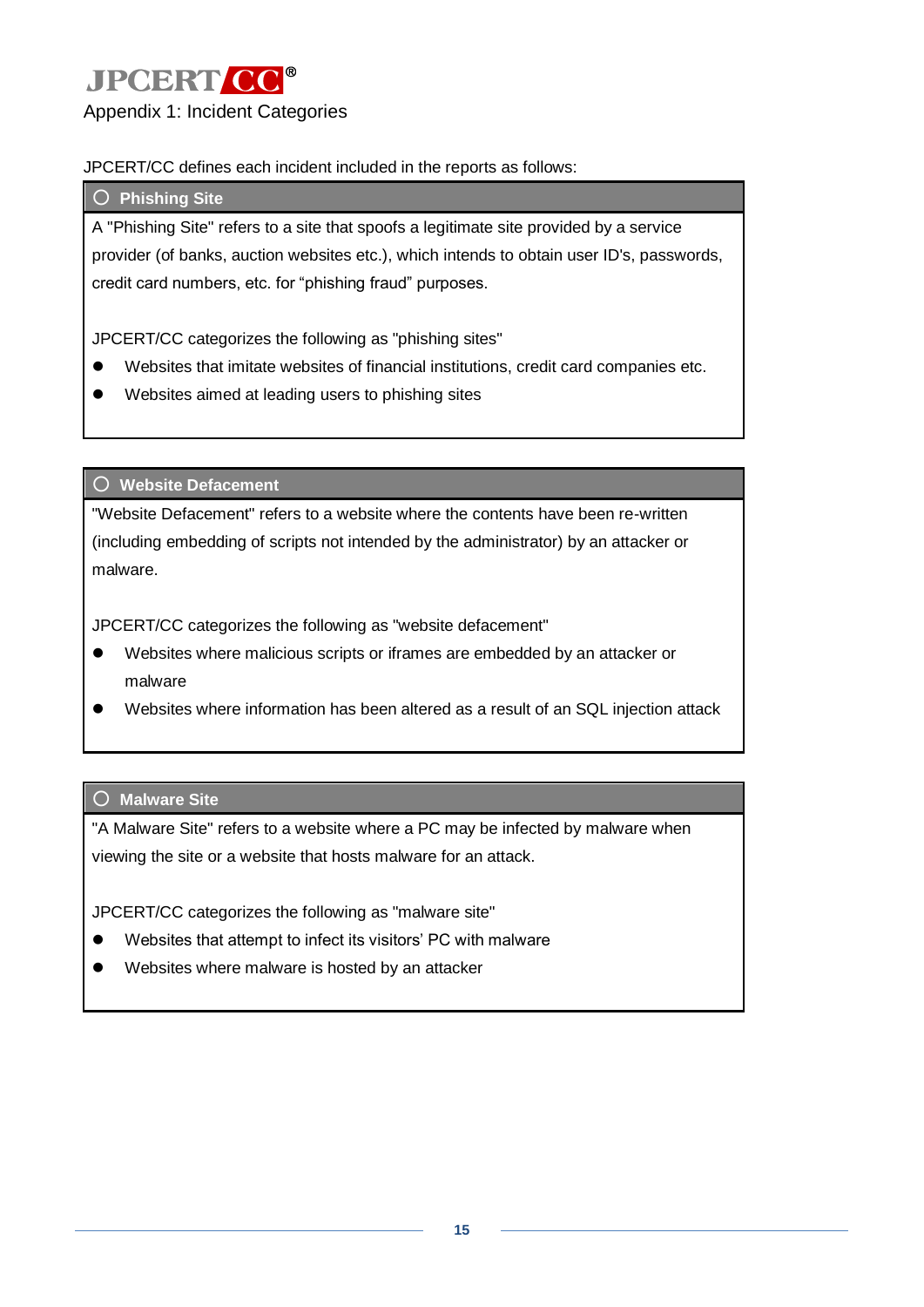### ○ **Scan**

"Scan" refers to access by attackers (that do not affect the system) to search for vulnerabilities (security holes, etc.) in a server, PC or any system targeted for an attack to gain unauthorized access. Attempts to infect with malware are also included here.

JPCERT/CC categorizes the following as "scan"

- Vulnerability searching (checking program versions, service operation etc.)
- Attempts at intrusion (that do not result in intrusion)
- Attempts (that do not result in infection) to infect with malware (virus, bots, worms, etc.)
- Brute force attacks against ssh, ftp, telnet, etc. (that do not result in successful attack)

### ○ **DoS/DDoS**

"DoS / DDoS" refers to an attack against network resources of servers, PC's and other devices that form the network, which results in not being able to provide services.

JPCERT/CC categorizes the following as "DoS / DDoS"

- Attacks that exhaust network resources as a result of large number of communications
- Bad response or suspension of server programs due to large amount of access
- Interference of services by forcing reception of a large number of e-mails (error e-mails, spam e-mails, etc.)

### ○ **ICS Related Incidents**

"ICS Related Incidents" refer to any incidents related to industrial control systems or any type of plant.

JPCERT/CC categorizes the following as "ICS related incidents"

- $\bullet$  Industrial control systems that can be attacked over the internet
- Servers that communicate with malware targeting control systems
- Attacks that cause malfunctioning of industrial control system